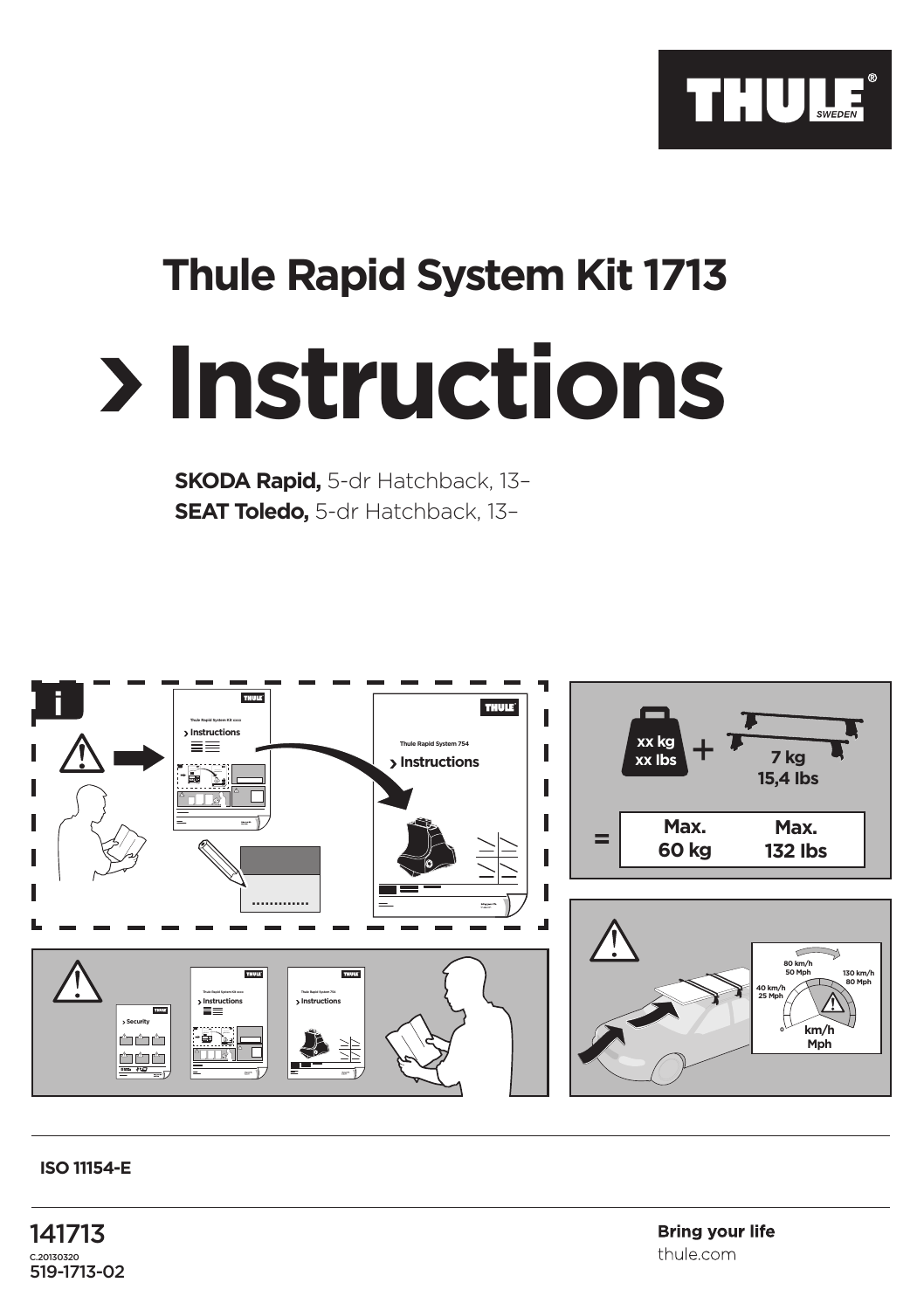

|                                  | X (scale) | X (mm) | X (inch)         |
|----------------------------------|-----------|--------|------------------|
| SKODA Rapid, 5-dr Hatchback, 13- | 41        | 1061   | 41 $\frac{3}{4}$ |
| SEAT Toledo, 5-dr Hatchback, 13- | 41        | 1061   | $41^{3}/_{4}$    |
| THULK<br>> Instructions          | Y (scale) | Y (mm) | Y (inch)         |
|                                  |           |        |                  |
| SKODA Rapid, 5-dr Hatchback, 13- | 38,5      | 1036   | 40 $\frac{3}{4}$ |
| SEAT Toledo, 5-dr Hatchback, 13- | 38,5      | 1036   | 40 $\frac{3}{4}$ |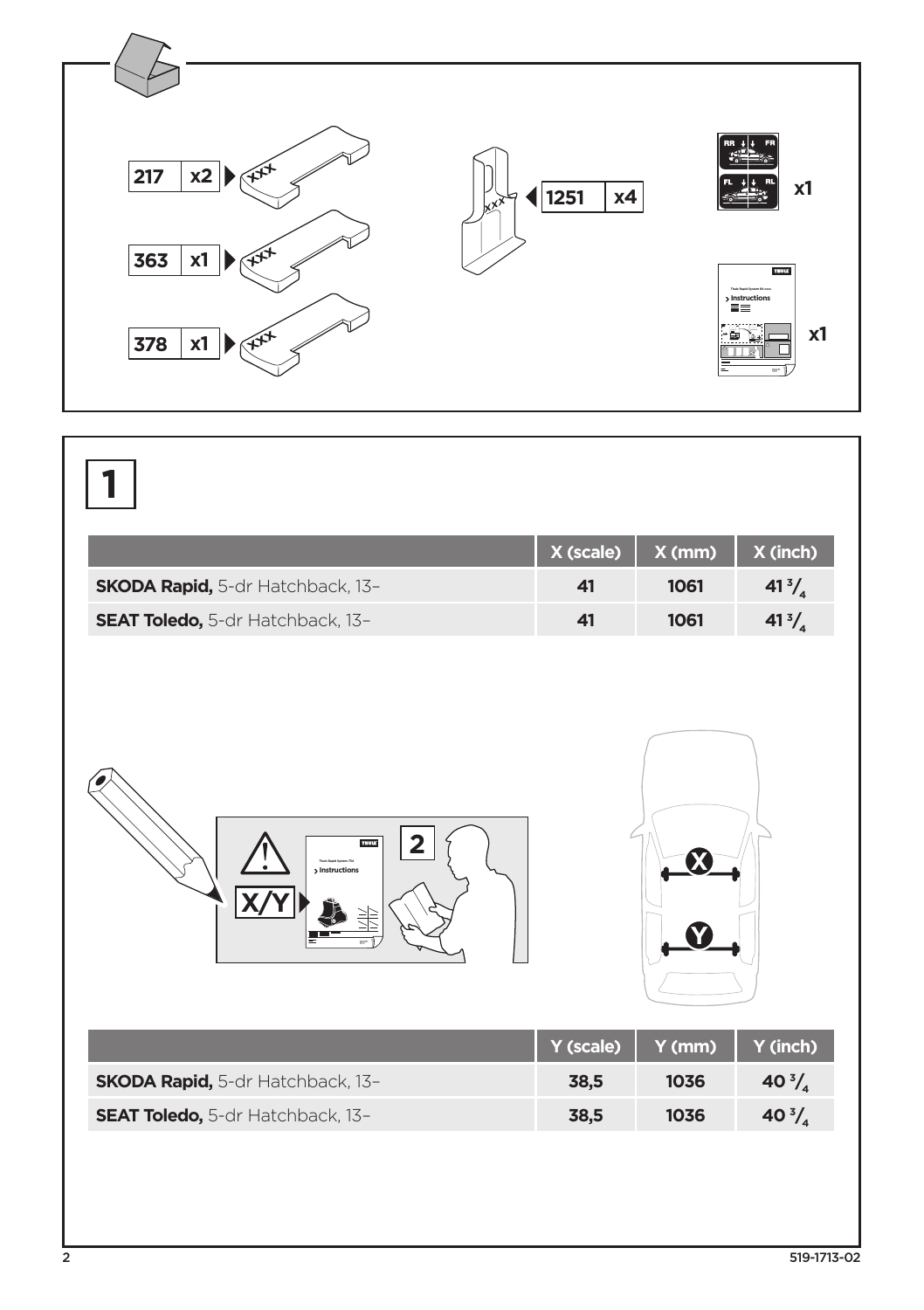